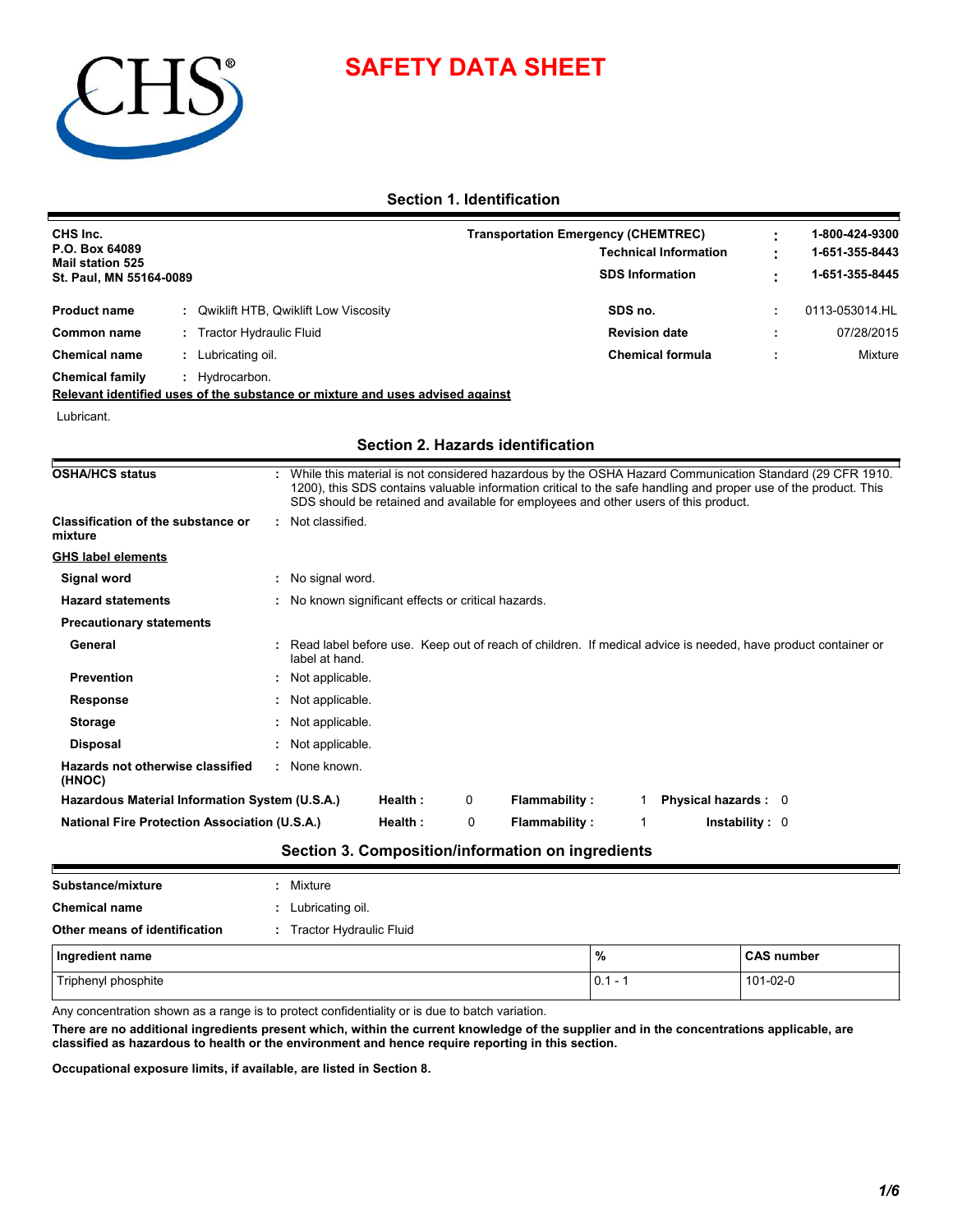## **Section 4. First aid measures**

| Description of necessary first aid measures                         |                                                                                                                                                                                                                                                                   |
|---------------------------------------------------------------------|-------------------------------------------------------------------------------------------------------------------------------------------------------------------------------------------------------------------------------------------------------------------|
| Eye contact                                                         | If material comes in contact with the eyes, immediately wash the eyes with large amounts of water for 15                                                                                                                                                          |
| Inhalation                                                          | minutes, occasionally lifting the lower and upper lids. Get medical attention.<br>: If person breathes in large amounts of material, move the exposed person to fresh air at once. If breathing has                                                               |
|                                                                     | stopped, perform artificial respiration. Keep the person warm and at rest. Get medical attention as soon as                                                                                                                                                       |
| <b>Skin contact</b>                                                 | possible.<br>: If the material comes in contact with the skin, wash the contaminated skin with soap and water promptly. If the                                                                                                                                    |
|                                                                     | material penetrates through clothing, remove the clothing and wash the skin with soap and water promptly. If                                                                                                                                                      |
|                                                                     | irritation persists after washing, get medical attention immediately.                                                                                                                                                                                             |
| Ingestion                                                           | : If material has been swallowed, do not induce vomiting. Get medical attention immediately.                                                                                                                                                                      |
| Most important symptoms/effects, acute and delayed                  |                                                                                                                                                                                                                                                                   |
| <b>Potential acute health effects</b>                               |                                                                                                                                                                                                                                                                   |
| Eye contact                                                         | : No known significant effects or critical hazards.                                                                                                                                                                                                               |
| Inhalation                                                          | : No known significant effects or critical hazards.                                                                                                                                                                                                               |
| <b>Skin contact</b>                                                 | : No known significant effects or critical hazards.                                                                                                                                                                                                               |
| Ingestion                                                           | : No known significant effects or critical hazards.                                                                                                                                                                                                               |
| Over-exposure signs/symptoms                                        |                                                                                                                                                                                                                                                                   |
| Eye contact                                                         | : Adverse symptoms may include the following: pain or irritation, watering, redness.                                                                                                                                                                              |
| <b>Inhalation</b>                                                   | Adverse symptoms may include the following: respiratory tract irritation, coughing.                                                                                                                                                                               |
| Skin contact                                                        | Adverse symptoms may include the following: irritation, redness.                                                                                                                                                                                                  |
| Ingestion                                                           | : No known significant effects or critical hazards.                                                                                                                                                                                                               |
|                                                                     | Indication of immediate medical attention and special treatment needed, if necessary                                                                                                                                                                              |
| Notes to physician                                                  | : Treat symptomatically. Contact poison treatment specialist immediately if large quantities have been ingested                                                                                                                                                   |
| <b>Specific treatments</b>                                          | or inhaled.<br>: No specific treatment.                                                                                                                                                                                                                           |
| <b>Protection of first-aiders</b>                                   | : No action shall be taken involving any personal risk or without suitable training.                                                                                                                                                                              |
|                                                                     |                                                                                                                                                                                                                                                                   |
| See toxicological information (Section 11)                          |                                                                                                                                                                                                                                                                   |
|                                                                     | <b>Section 5. Fire-fighting measures</b>                                                                                                                                                                                                                          |
| <b>Extinguishing media</b>                                          |                                                                                                                                                                                                                                                                   |
| Suitable extinguishing media                                        | Use water spray to cool fire exposed surfaces and to protect personnel. Foam, dry chemical or                                                                                                                                                                     |
|                                                                     | water spray (fog) to extinguish fire.                                                                                                                                                                                                                             |
| Unsuitable extinguishing media                                      | None known.                                                                                                                                                                                                                                                       |
| Specific hazards arising from the chemical                          | Toxic fumes gases or vapors may evolve on burning.                                                                                                                                                                                                                |
| Hazardous thermal decomposition products                            | No specific data.                                                                                                                                                                                                                                                 |
| Special protective actions for fire-fighters                        | : When fighting fires wear full turnout gear and self contained breathing apparatus. Water may<br>cause splattering. Material floats on water.                                                                                                                    |
| Special protective equipment for fire-fighters                      | : Not applicable.                                                                                                                                                                                                                                                 |
|                                                                     | Section 6. Accidental release measures                                                                                                                                                                                                                            |
| Personal precautions, protective equipment and emergency procedures |                                                                                                                                                                                                                                                                   |
|                                                                     |                                                                                                                                                                                                                                                                   |
| For non-emergency personnel                                         | : Keep unnecessary and unprotected personnel from entering. Avoid breathing vapor or mist. Provide adequate<br>ventilation. Wear appropriate respirator when ventilation is inadequate. Put on appropriate personal protective<br>equipment.                      |
| Methods and materials for containment and cleaning up               |                                                                                                                                                                                                                                                                   |
| <b>Spill</b>                                                        | : Contain with dikes or absorbent to prevent migration to sewers/streams. Take up small spill with dry chemical                                                                                                                                                   |
|                                                                     | absorbent; large spills may require pump or vacuum prior to absorbent. May require excavation of severely<br>contaminated soil.                                                                                                                                   |
|                                                                     | Section 7. Handling and storage                                                                                                                                                                                                                                   |
|                                                                     |                                                                                                                                                                                                                                                                   |
| <b>Precautions for safe handling</b>                                |                                                                                                                                                                                                                                                                   |
| <b>Protective measures</b>                                          |                                                                                                                                                                                                                                                                   |
|                                                                     | : Put on appropriate personal protective equipment (see Section 8). Do not get in eyes or on skin or clothing.<br>Do not breathe vapor or mist. Do not ingest. Use only with adequate ventilation. Wear appropriate respirator<br>when ventilation is inadequate. |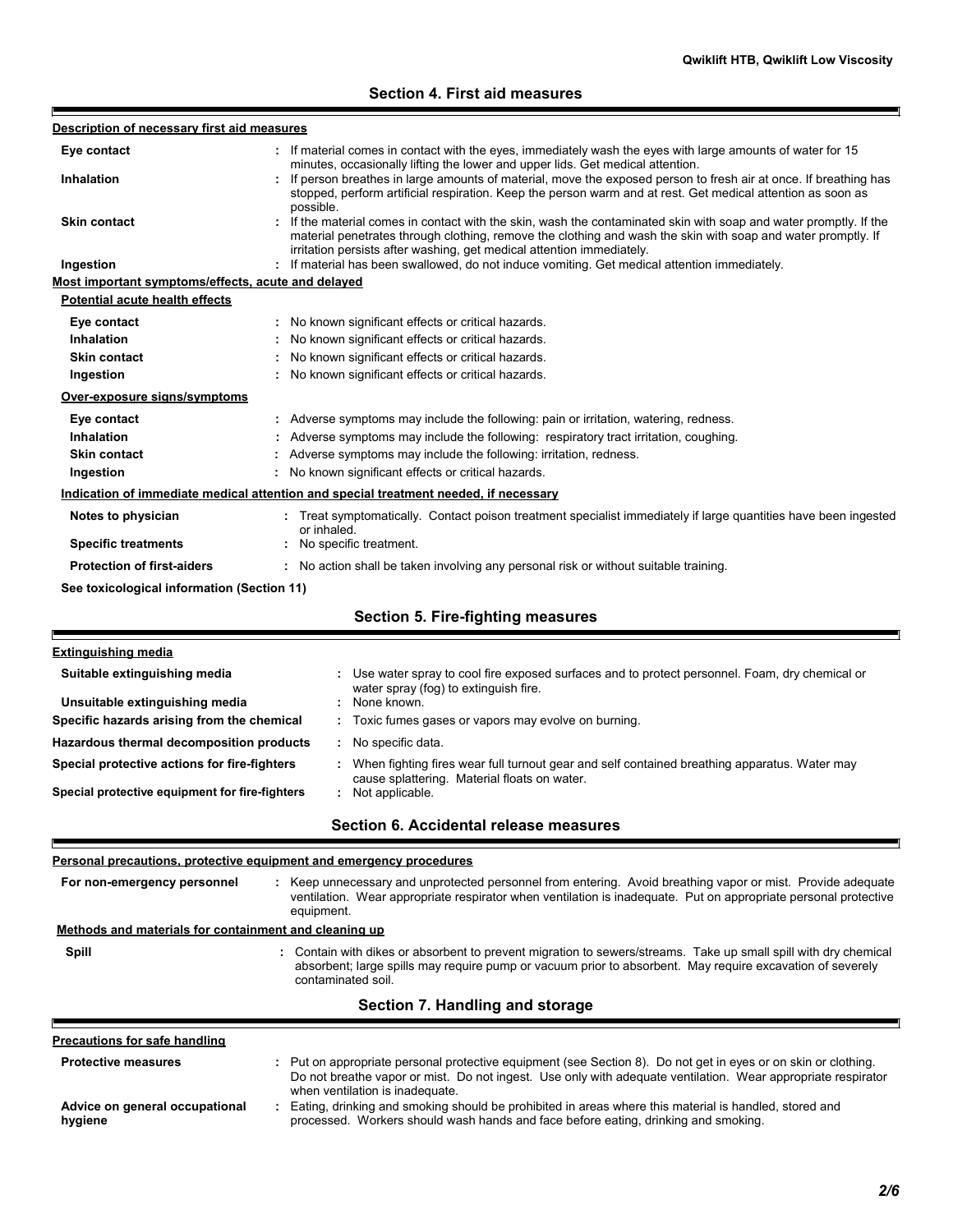#### **Qwiklift HTB, Qwiklift Low Viscosity**

**Conditions for safe storage, including any incompatibilities**

Р

Do not store above the following temperature: 113°C (235.4°F). Odorous and toxic fumes may form from the decomposition of this product if stored at excessive temperatures for extended periods of time. Store in accordance with local regulations. Store in a dry, cool and well-ventilated area, away from incompatible materials (see Section 10). Use appropriate containment to avoid environmental contamination. **:**

#### **Section 8. Exposure controls/personal protection**

| <b>Control parameters</b>           |                                                                                                                                                                                                                                                               |
|-------------------------------------|---------------------------------------------------------------------------------------------------------------------------------------------------------------------------------------------------------------------------------------------------------------|
| <b>Occupational exposure limits</b> |                                                                                                                                                                                                                                                               |
| None.                               |                                                                                                                                                                                                                                                               |
| Appropriate engineering controls    | : Use only with adequate ventilation.                                                                                                                                                                                                                         |
| Environmental exposure controls     | Emissions from ventilation or work process equipment should be checked to ensure they comply with the<br>requirements of environmental protection legislation.                                                                                                |
| Individual protection measures      |                                                                                                                                                                                                                                                               |
| <b>Hygiene measures</b>             | : Wash hands, forearms and face thoroughly after handling chemical products, before eating, smoking and using<br>the lavatory and at the end of the working period. Ensure that eyewash stations and safety showers are close<br>to the workstation location. |
| Eye/face protection                 | : Recommended: Splash goggles and a face shield, where splash hazard exists.                                                                                                                                                                                  |
| <b>Skin protection</b>              |                                                                                                                                                                                                                                                               |
| <b>Hand protection</b>              | : 4 - 8 hours (breakthrough time): Nitrile gloves.                                                                                                                                                                                                            |
| <b>Body protection</b>              | : Recommended: Long sleeved coveralls.                                                                                                                                                                                                                        |
| Other skin protection               | : Recommended: Impervious boots.                                                                                                                                                                                                                              |
| <b>Respiratory protection</b>       | : If ventilation is inadequate, use a NIOSH-certified respirator with an organic vapor cartridge and P95 particulate<br>filter.                                                                                                                               |

## **Section 9. Physical and chemical properties**

| <u>Appearance</u>               |                                                    | <b>Relative density</b>             | $: 0.88$ to 0.89                                                   |
|---------------------------------|----------------------------------------------------|-------------------------------------|--------------------------------------------------------------------|
| <b>Physical state</b>           | : Liquid.                                          | <b>Evaporation rate</b>             | $:$ <1 (Butyl acetate = 1)                                         |
| Color                           | Green (regular), blue (low viscosity).             | <b>Solubility</b>                   | Insoluble in the following materials: cold water<br>and hot water. |
| Odor                            | $:$ Mild.                                          | Solubility in water                 | : Insoluble                                                        |
| Odor threshold                  | : Not available.                                   | Partition coefficient: n-           | : Not available.                                                   |
| рH                              | Not available.                                     | octanol/water                       |                                                                    |
| <b>Melting point</b>            | Not available.<br>÷.                               | <b>Auto-ignition</b><br>temperature | : $>260^{\circ}$ C ( $>500^{\circ}$ F)                             |
| <b>Boiling point</b>            | Not available.<br>÷.                               | <b>Decomposition</b><br>temperature | : Not available.                                                   |
| Flash point                     | : Closed cup: $>205^{\circ}$ C ( $>401^{\circ}$ F) | <b>SADT</b>                         | : Not available.                                                   |
| <b>Flammability</b>             | Not available.<br>÷.                               | <b>Viscosity</b>                    | : Not available.                                                   |
| Lower and upper                 | Not available.                                     | Vapor pressure                      | : $<$ 0.13 kPa (<1 mm Hg) (68°F)                                   |
| explosive (flammable)<br>limits |                                                    | Vapor density                       | : Not available.                                                   |

## **Section 10. Stability and reactivity**

| Reactivity<br><b>Chemical stability</b><br>Possibility of hazardous reactions            | No specific test data related to reactivity available for this product or its ingredients.<br>The product is stable.<br>Under normal conditions of storage and use, hazardous reactions will not occur.  |
|------------------------------------------------------------------------------------------|----------------------------------------------------------------------------------------------------------------------------------------------------------------------------------------------------------|
| <b>Conditions to avoid</b><br>Incompatible materials<br>Hazardous decomposition products | No specific data.<br>Reactive or incompatible with the following materials: oxidizing materials.<br>Under normal conditions of storage and use, hazardous decomposition products should not be produced. |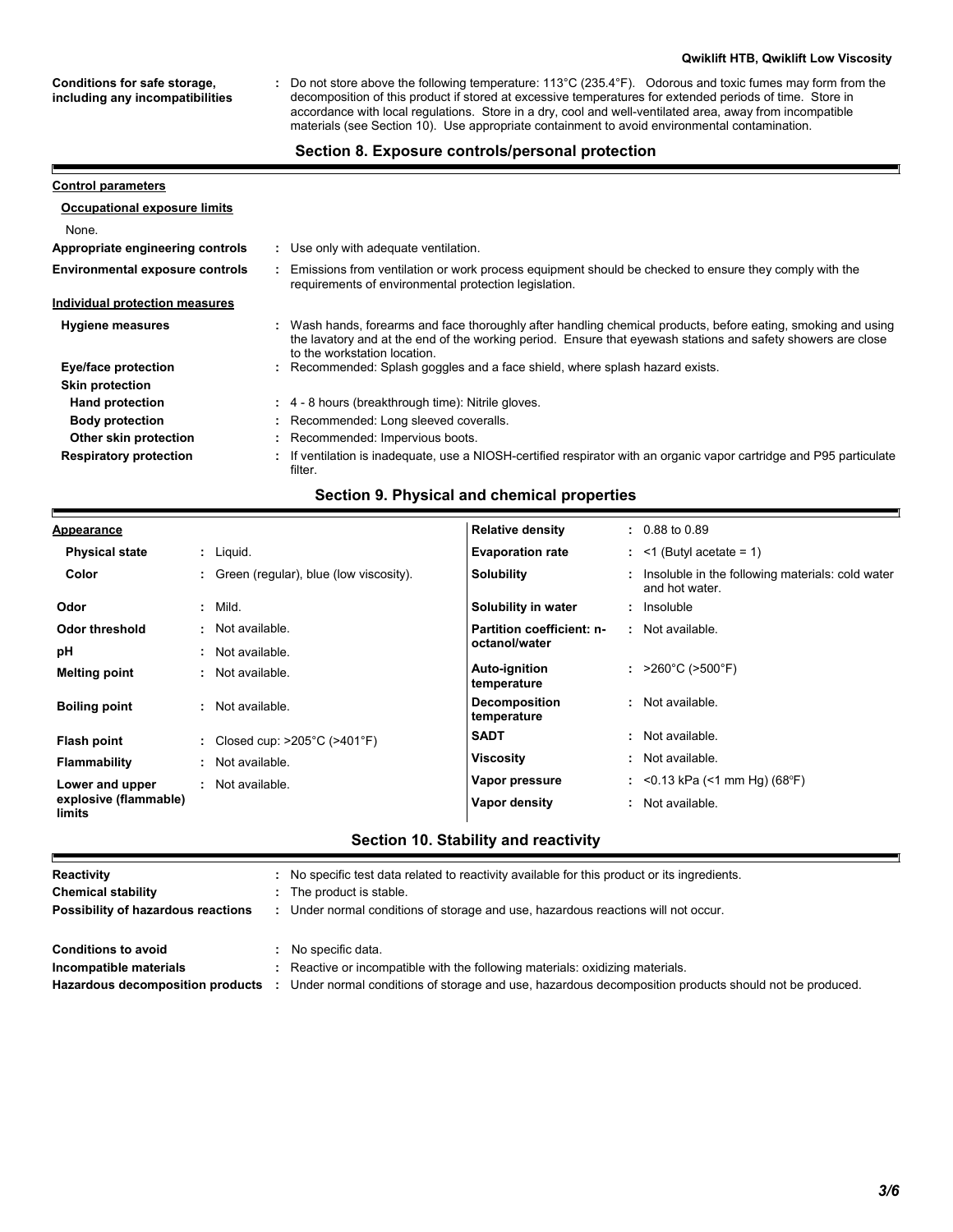## **Section 11. Toxicological information**

#### **Information on toxicological effects**

#### **Acute toxicity**

F

| Product/ingredient name | Result    | <b>Species</b> | Dose      | <b>Exposure</b> |
|-------------------------|-----------|----------------|-----------|-----------------|
| Triphenyl phosphite     | LD50 Oral | Rat            | 444 mg/kg |                 |

## **Irritation/Corrosion**

| Product/ingredient name | Result                     | <b>Species</b> | <b>Score</b> | <b>Exposure</b> | <b>Observation</b> |
|-------------------------|----------------------------|----------------|--------------|-----------------|--------------------|
| Triphenyl phosphite     | I Eves - Mild irritant     | Rabbit         |              | 24 hours 500 mg |                    |
|                         | Skin - Severe irritant     | Human          |              | 48 hours 125 mg |                    |
|                         | I Skin - Moderate irritant | Rabbit         |              | 24 hours 20 mg  |                    |
|                         | Skin - Severe irritant     | Rabbit         |              | 500 ma          |                    |

#### **Sensitization**

**Skin :** There is no data available. **Respiratory :** There is no data available. There is no data available.

**Mutagenicity**

There is no data available.

#### **Carcinogenicity**

There is no data available.

### **Reproductive toxicity**

There is no data available.

#### **Teratogenicity**

There is no data available.

#### **Specific target organ toxicity (single exposure)**

There is no data available.

#### **Specific target organ toxicity (repeated exposure)**

There is no data available.

## **Aspiration hazard**

F

Е

There is no data available.

**Information on the likely routes of :** Dermal contact. Eye contact. Inhalation. Ingestion. **exposure**

## **Section 12. Ecological information**

| <b>Toxicity</b>                                     |                                                         |
|-----------------------------------------------------|---------------------------------------------------------|
| There is no data available.                         |                                                         |
| Persistence and degradability                       |                                                         |
| There is no data available.                         |                                                         |
| <b>Bioaccumulative potential</b>                    |                                                         |
| There is no data available.                         |                                                         |
| Mobility in soil                                    |                                                         |
| Soil/water partition coefficient (K <sub>oc</sub> ) | : There is no data available.                           |
| Other adverse effects                               | No known significant effects or critical hazards.<br>÷. |
|                                                     | <b>Section 13. Disposal considerations</b>              |

**Disposal methods :**

Disposal of this product, solutions and any by-products should comply with the requirements of environmental protection and waste disposal legislation and any regional local authority requirements.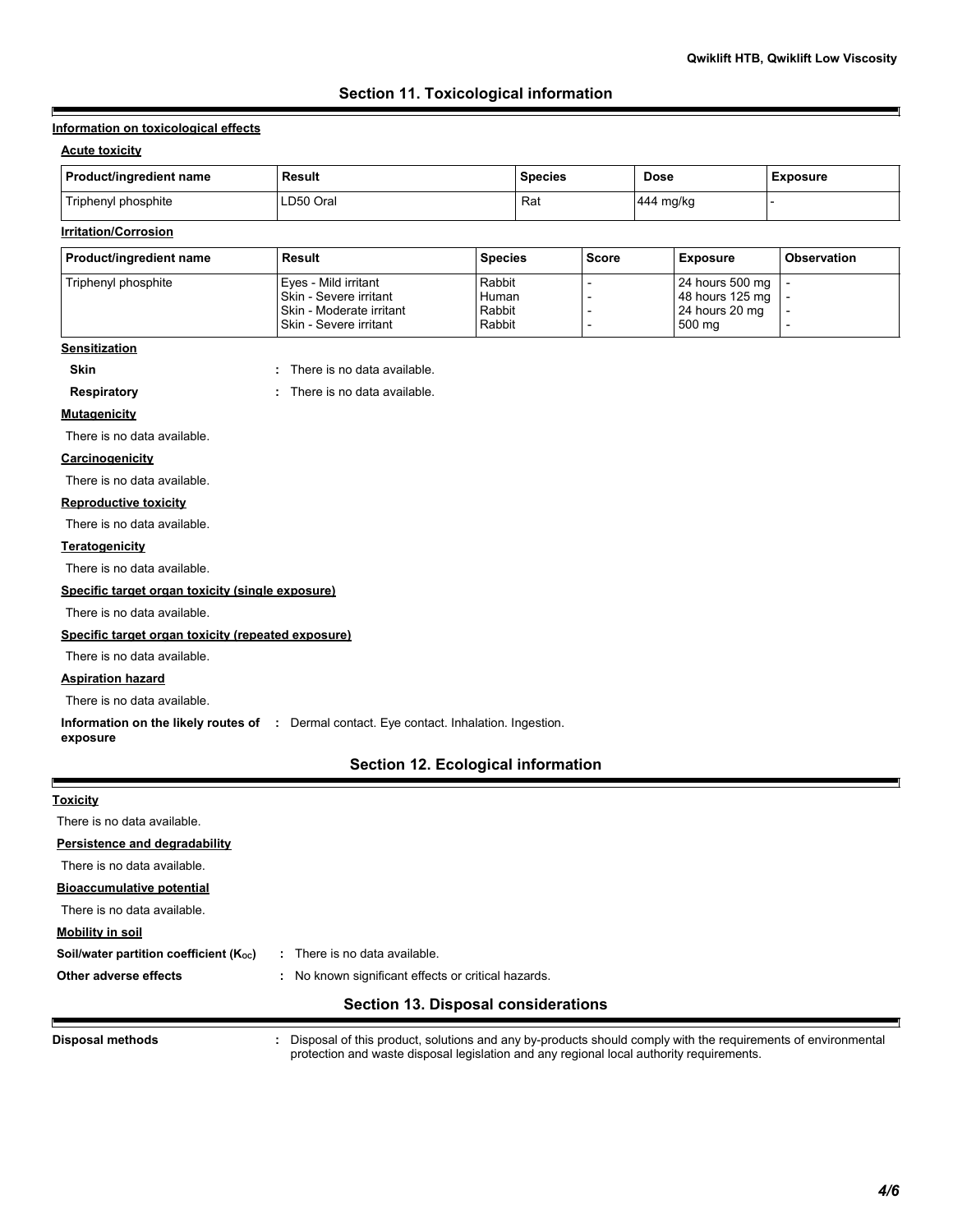|                                                                                                                                                                                                                            | DOT IDENTIFICATION NUMBER Not applicable. |                                                                                                                                                                                                                   | DOT proper shipping name |                                         |              | Not applicable.                                                                                         |                                             |                                       |
|----------------------------------------------------------------------------------------------------------------------------------------------------------------------------------------------------------------------------|-------------------------------------------|-------------------------------------------------------------------------------------------------------------------------------------------------------------------------------------------------------------------|--------------------------|-----------------------------------------|--------------|---------------------------------------------------------------------------------------------------------|---------------------------------------------|---------------------------------------|
| <b>DOT Hazard Class(es)</b>                                                                                                                                                                                                | Not applicable.                           | РG                                                                                                                                                                                                                | Not applicable.          |                                         |              |                                                                                                         | DOT EMER. RESPONSE GUIDE NO. Not applicable |                                       |
|                                                                                                                                                                                                                            |                                           | Section 15. Regulatory information                                                                                                                                                                                |                          |                                         |              |                                                                                                         |                                             |                                       |
| <b>U.S. Federal regulations</b>                                                                                                                                                                                            |                                           | : TSCA 8(a) CDR Exempt/Partial exemption: Not determined<br>United States inventory (TSCA 8b): All components are listed or exempted.<br>Clean Water Act (CWA) 307: Toluene<br>Clean Water Act (CWA) 311: Toluene |                          |                                         |              |                                                                                                         |                                             |                                       |
| <b>Clean Air Act Section 602 Class I Substances</b><br><b>Clean Air Act Section 602 Class II Substances</b><br>Clean Air Act Section 112(b) Hazardous Air Pollutants (HAPs)                                                |                                           | : Not listed<br>: Not listed                                                                                                                                                                                      | : Not listed             |                                         |              | <b>DEA List I Chemicals (Precursor Chemicals)</b><br><b>DEA List II Chemicals (Essential Chemicals)</b> |                                             | : Not listed<br>: Not listed          |
| <b>SARA 302/304</b>                                                                                                                                                                                                        |                                           |                                                                                                                                                                                                                   |                          |                                         |              |                                                                                                         |                                             |                                       |
| <b>Composition/information on ingredients</b>                                                                                                                                                                              |                                           |                                                                                                                                                                                                                   |                          |                                         |              |                                                                                                         |                                             |                                       |
| No products were found.                                                                                                                                                                                                    |                                           |                                                                                                                                                                                                                   |                          |                                         |              |                                                                                                         |                                             |                                       |
| <b>SARA 304 RQ</b>                                                                                                                                                                                                         | : Not applicable.                         |                                                                                                                                                                                                                   |                          |                                         |              |                                                                                                         |                                             |                                       |
| <b>SARA 311/312</b>                                                                                                                                                                                                        |                                           |                                                                                                                                                                                                                   |                          |                                         |              |                                                                                                         |                                             |                                       |
| <b>Hazard classifications</b>                                                                                                                                                                                              | : Not applicable.                         |                                                                                                                                                                                                                   |                          |                                         |              |                                                                                                         |                                             |                                       |
| <b>Composition/information on ingredients</b>                                                                                                                                                                              |                                           |                                                                                                                                                                                                                   |                          |                                         |              |                                                                                                         |                                             |                                       |
| Name                                                                                                                                                                                                                       |                                           | %                                                                                                                                                                                                                 | Fire<br>hazard           | <b>Sudden</b><br>release of<br>pressure |              | <b>Reactive</b>                                                                                         | Immediate<br>(acute) health<br>hazard       | Delayed<br>(chronic)<br>health hazard |
| Triphenyl phosphite                                                                                                                                                                                                        |                                           | $0.1 - 1$                                                                                                                                                                                                         | No.                      | No.                                     |              | No.                                                                                                     | Yes.                                        | No.                                   |
| <b>SARA 313</b>                                                                                                                                                                                                            |                                           | : This product (does/not) contain toxic chemicals subject to the reporting requirements of SARA Section 313 of<br>the Emergency Planning and Community Right-To-Know Act of 1986 and of 40 CFR 372.               |                          |                                         |              |                                                                                                         |                                             |                                       |
|                                                                                                                                                                                                                            |                                           |                                                                                                                                                                                                                   | <b>CAS number</b>        |                                         | %            |                                                                                                         |                                             |                                       |
| <b>Product name</b>                                                                                                                                                                                                        |                                           |                                                                                                                                                                                                                   |                          |                                         |              |                                                                                                         |                                             |                                       |
| Zinc compounds                                                                                                                                                                                                             |                                           |                                                                                                                                                                                                                   | Mixture                  |                                         | 0.13 as Zinc |                                                                                                         |                                             |                                       |
| SARA 313 notifications must not be detached from the SDS and any copying and redistribution of the SDS shall include copying and redistribution of<br>the notice attached to copies of the SDS subsequently redistributed. |                                           |                                                                                                                                                                                                                   |                          |                                         |              |                                                                                                         |                                             |                                       |
|                                                                                                                                                                                                                            |                                           |                                                                                                                                                                                                                   |                          |                                         |              |                                                                                                         |                                             |                                       |
|                                                                                                                                                                                                                            |                                           | : None of the components are listed.                                                                                                                                                                              |                          |                                         |              |                                                                                                         |                                             |                                       |
|                                                                                                                                                                                                                            |                                           | : None of the components are listed.                                                                                                                                                                              |                          |                                         |              |                                                                                                         |                                             |                                       |
|                                                                                                                                                                                                                            |                                           | The following components are listed: Distillates (petroleum), hydrotreated heavy paraffinic                                                                                                                       |                          |                                         |              |                                                                                                         |                                             |                                       |
|                                                                                                                                                                                                                            |                                           | None of the components are listed.                                                                                                                                                                                |                          |                                         |              |                                                                                                         |                                             |                                       |
| <b>Massachusetts</b><br><b>New York</b><br><b>New Jersey</b><br>California Prop. 65                                                                                                                                        |                                           | WARNING: This product contains less than 1% of a chemical known to the State of California to cause birth<br>defects or other reproductive harm.                                                                  |                          |                                         |              |                                                                                                         |                                             |                                       |
| <u>State regulations</u><br>Pennsylvania<br>Ingredient name                                                                                                                                                                |                                           | Cancer                                                                                                                                                                                                            |                          | Reproductive                            |              | No significant risk level                                                                               | dosage level                                | Maximum acceptable                    |

# **Section 14. Transport information**